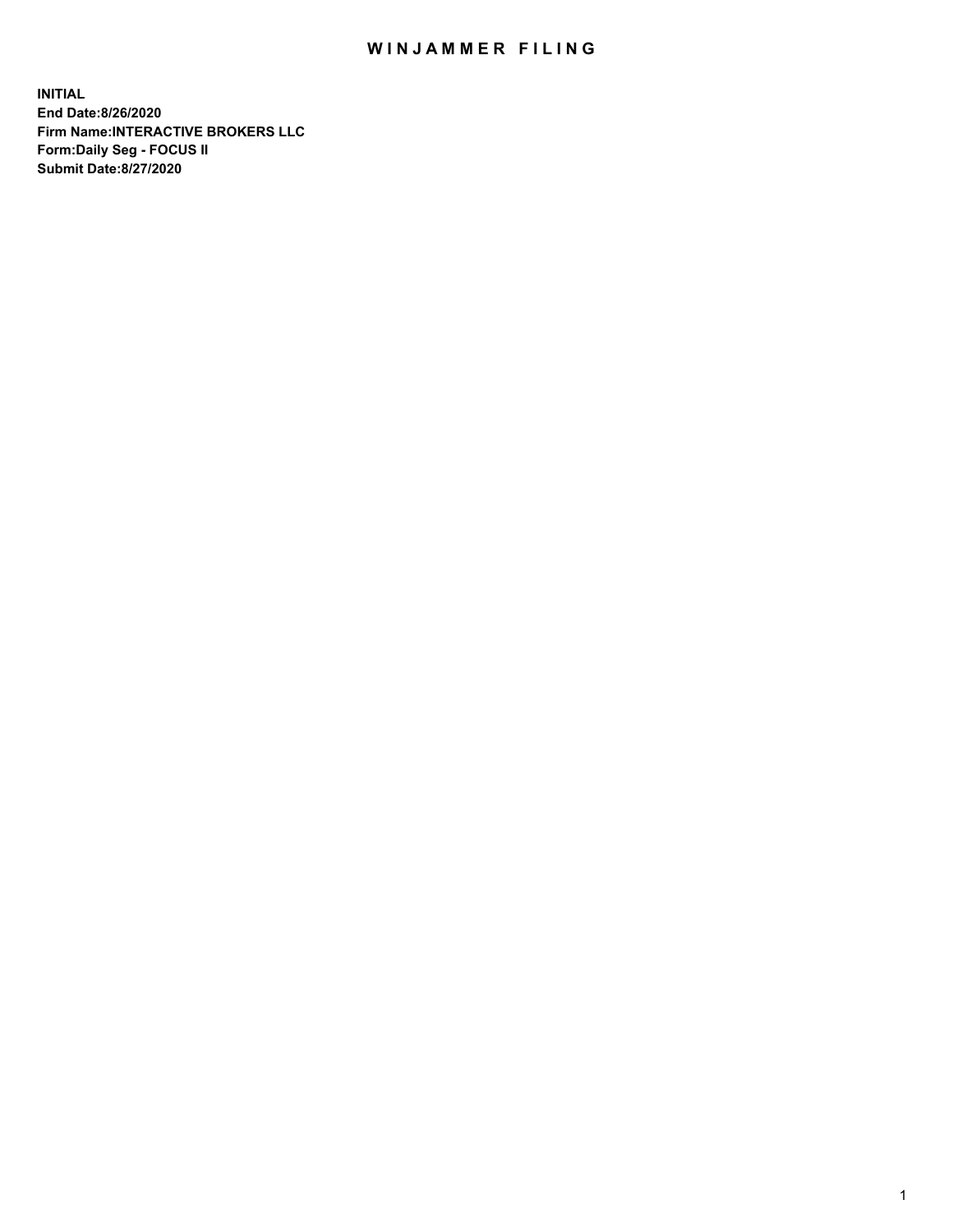**INITIAL End Date:8/26/2020 Firm Name:INTERACTIVE BROKERS LLC Form:Daily Seg - FOCUS II Submit Date:8/27/2020 Daily Segregation - Cover Page**

| Name of Company                                                                                                                                                                                                                                                                                                                | <b>INTERACTIVE BROKERS LLC</b>                                                   |
|--------------------------------------------------------------------------------------------------------------------------------------------------------------------------------------------------------------------------------------------------------------------------------------------------------------------------------|----------------------------------------------------------------------------------|
| <b>Contact Name</b>                                                                                                                                                                                                                                                                                                            | James Menicucci                                                                  |
| <b>Contact Phone Number</b>                                                                                                                                                                                                                                                                                                    | 203-618-8085                                                                     |
| <b>Contact Email Address</b>                                                                                                                                                                                                                                                                                                   | jmenicucci@interactivebrokers.c<br>om                                            |
| FCM's Customer Segregated Funds Residual Interest Target (choose one):<br>a. Minimum dollar amount: ; or<br>b. Minimum percentage of customer segregated funds required:% ; or<br>c. Dollar amount range between: and; or<br>d. Percentage range of customer segregated funds required between:% and%.                         | <u>0</u><br>$\overline{\mathbf{0}}$<br>155,000,000 245,000,000<br>0 <sub>0</sub> |
| FCM's Customer Secured Amount Funds Residual Interest Target (choose one):<br>a. Minimum dollar amount: ; or<br>b. Minimum percentage of customer secured funds required:% ; or<br>c. Dollar amount range between: and; or<br>d. Percentage range of customer secured funds required between:% and%.                           | <u>0</u><br>$\overline{\mathbf{0}}$<br>80,000,000 120,000,000<br>0 <sub>0</sub>  |
| FCM's Cleared Swaps Customer Collateral Residual Interest Target (choose one):<br>a. Minimum dollar amount: ; or<br>b. Minimum percentage of cleared swaps customer collateral required:% ; or<br>c. Dollar amount range between: and; or<br>d. Percentage range of cleared swaps customer collateral required between:% and%. | <u>0</u><br>$\underline{\mathbf{0}}$<br>0 <sub>0</sub><br>0 <sub>0</sub>         |

Attach supporting documents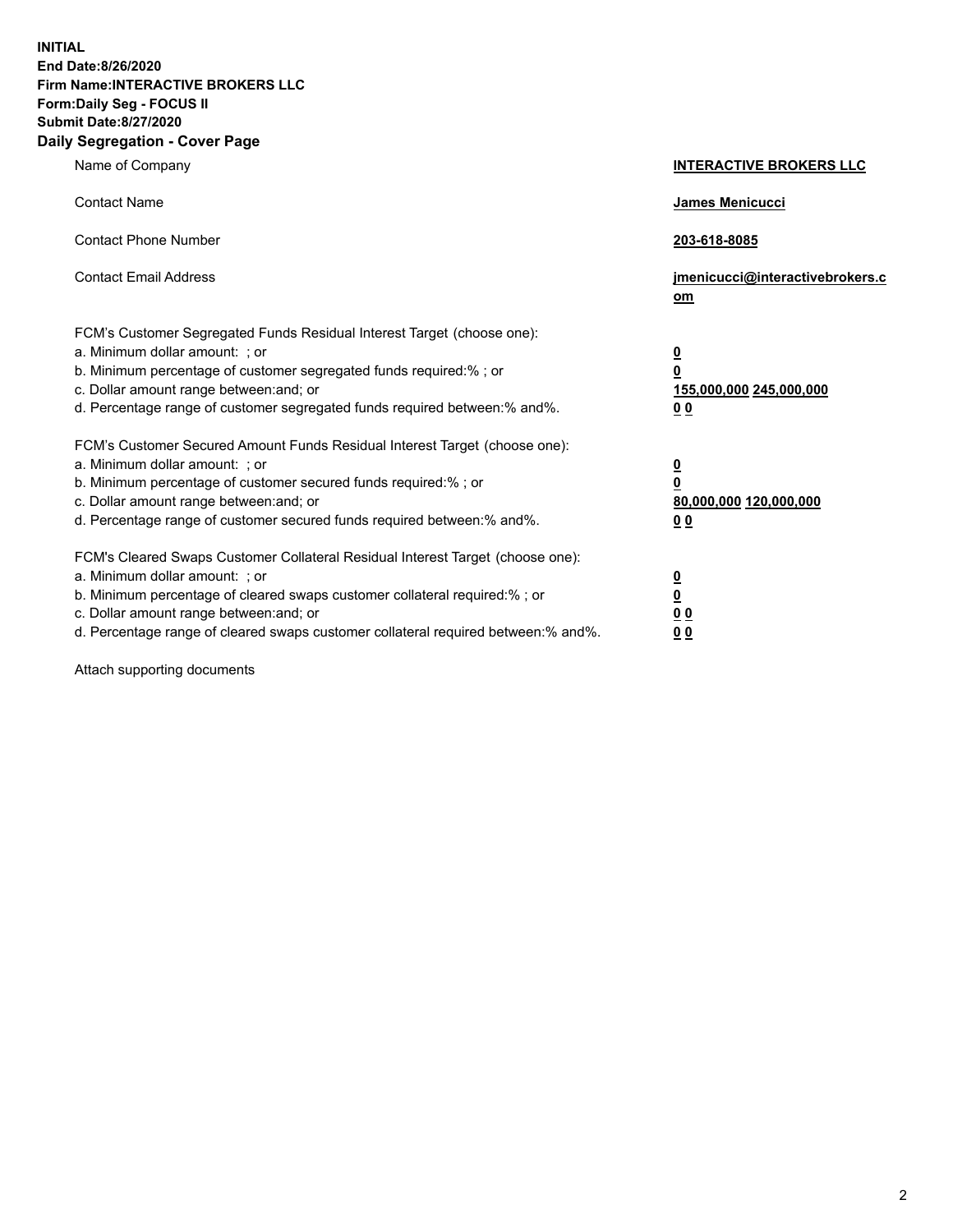**INITIAL End Date:8/26/2020 Firm Name:INTERACTIVE BROKERS LLC Form:Daily Seg - FOCUS II Submit Date:8/27/2020 Daily Segregation - Secured Amounts**

|     | Daily Segregation - Secured Amounts                                                         |                                        |
|-----|---------------------------------------------------------------------------------------------|----------------------------------------|
|     | Foreign Futures and Foreign Options Secured Amounts                                         |                                        |
|     | Amount required to be set aside pursuant to law, rule or regulation of a foreign            | $0$ [7305]                             |
|     | government or a rule of a self-regulatory organization authorized thereunder                |                                        |
| 1.  | Net ledger balance - Foreign Futures and Foreign Option Trading - All Customers             |                                        |
|     | A. Cash                                                                                     | 616,170,204 [7315]                     |
|     | B. Securities (at market)                                                                   | $0$ [7317]                             |
| 2.  | Net unrealized profit (loss) in open futures contracts traded on a foreign board of trade   | -4,644,196 <sup>[7325]</sup>           |
| 3.  | Exchange traded options                                                                     |                                        |
|     | a. Market value of open option contracts purchased on a foreign board of trade              | 2,770,125 [7335]                       |
|     | b. Market value of open contracts granted (sold) on a foreign board of trade                | -1,347,676 [7337]                      |
| 4.  | Net equity (deficit) (add lines 1. 2. and 3.)                                               | 612,948,457 [7345]                     |
| 5.  | Account liquidating to a deficit and account with a debit balances - gross amount           | $6,225$ [7351]                         |
|     | Less: amount offset by customer owned securities                                            | 0 [7352] 6,225 [7354]                  |
| 6.  | Amount required to be set aside as the secured amount - Net Liquidating Equity              | 612,954,682 [7355]                     |
|     | Method (add lines 4 and 5)                                                                  |                                        |
| 7.  | Greater of amount required to be set aside pursuant to foreign jurisdiction (above) or line | 612,954,682 [7360]                     |
|     | 6.                                                                                          |                                        |
|     | FUNDS DEPOSITED IN SEPARATE REGULATION 30.7 ACCOUNTS                                        |                                        |
| 1.  | Cash in banks                                                                               |                                        |
|     | A. Banks located in the United States                                                       | 118,765,718 [7500]                     |
|     | B. Other banks qualified under Regulation 30.7                                              | 0 [7520] 118,765,718 [7530]            |
| 2.  | Securities                                                                                  |                                        |
|     | A. In safekeeping with banks located in the United States                                   | 479,924,600 [7540]                     |
|     | B. In safekeeping with other banks qualified under Regulation 30.7                          | 0 [7560] 479,924,600 [7570]            |
| 3.  | Equities with registered futures commission merchants                                       |                                        |
|     | A. Cash                                                                                     | $0$ [7580]                             |
|     | <b>B.</b> Securities                                                                        | $0$ [7590]                             |
|     | C. Unrealized gain (loss) on open futures contracts                                         | $0$ [7600]                             |
|     | D. Value of long option contracts                                                           | $0$ [7610]                             |
|     | E. Value of short option contracts                                                          | 0 [7615] 0 [7620]                      |
| 4.  | Amounts held by clearing organizations of foreign boards of trade                           |                                        |
|     | A. Cash                                                                                     | $0$ [7640]                             |
|     | <b>B.</b> Securities                                                                        | $0$ [7650]                             |
|     | C. Amount due to (from) clearing organization - daily variation                             | $0$ [7660]                             |
|     | D. Value of long option contracts                                                           | $0$ [7670]                             |
|     | E. Value of short option contracts                                                          | 0 [7675] 0 [7680]                      |
| 5.  | Amounts held by members of foreign boards of trade                                          |                                        |
|     | A. Cash                                                                                     | 146,056,425 [7700]                     |
|     | <b>B.</b> Securities                                                                        | $0$ [7710]                             |
|     | C. Unrealized gain (loss) on open futures contracts                                         | $-6,572,551$ [7720]                    |
|     | D. Value of long option contracts                                                           | 2,770,125 [7730]                       |
|     | E. Value of short option contracts                                                          | -1,347,676 [7735] 140,906,323          |
|     |                                                                                             | [7740]                                 |
| 6.  | Amounts with other depositories designated by a foreign board of trade                      | $0$ [7760]                             |
| 7.  | Segregated funds on hand                                                                    |                                        |
| 8.  | Total funds in separate section 30.7 accounts                                               | $0$ [7765]                             |
| 9.  | Excess (deficiency) Set Aside for Secured Amount (subtract line 7 Secured Statement         | 739,596,641 [7770]                     |
|     | Page 1 from Line 8)                                                                         | 126,641,959 [7380]                     |
| 10. | Management Target Amount for Excess funds in separate section 30.7 accounts                 |                                        |
| 11. | Excess (deficiency) funds in separate 30.7 accounts over (under) Management Target          | 80,000,000 [7780]<br>46,641,959 [7785] |
|     |                                                                                             |                                        |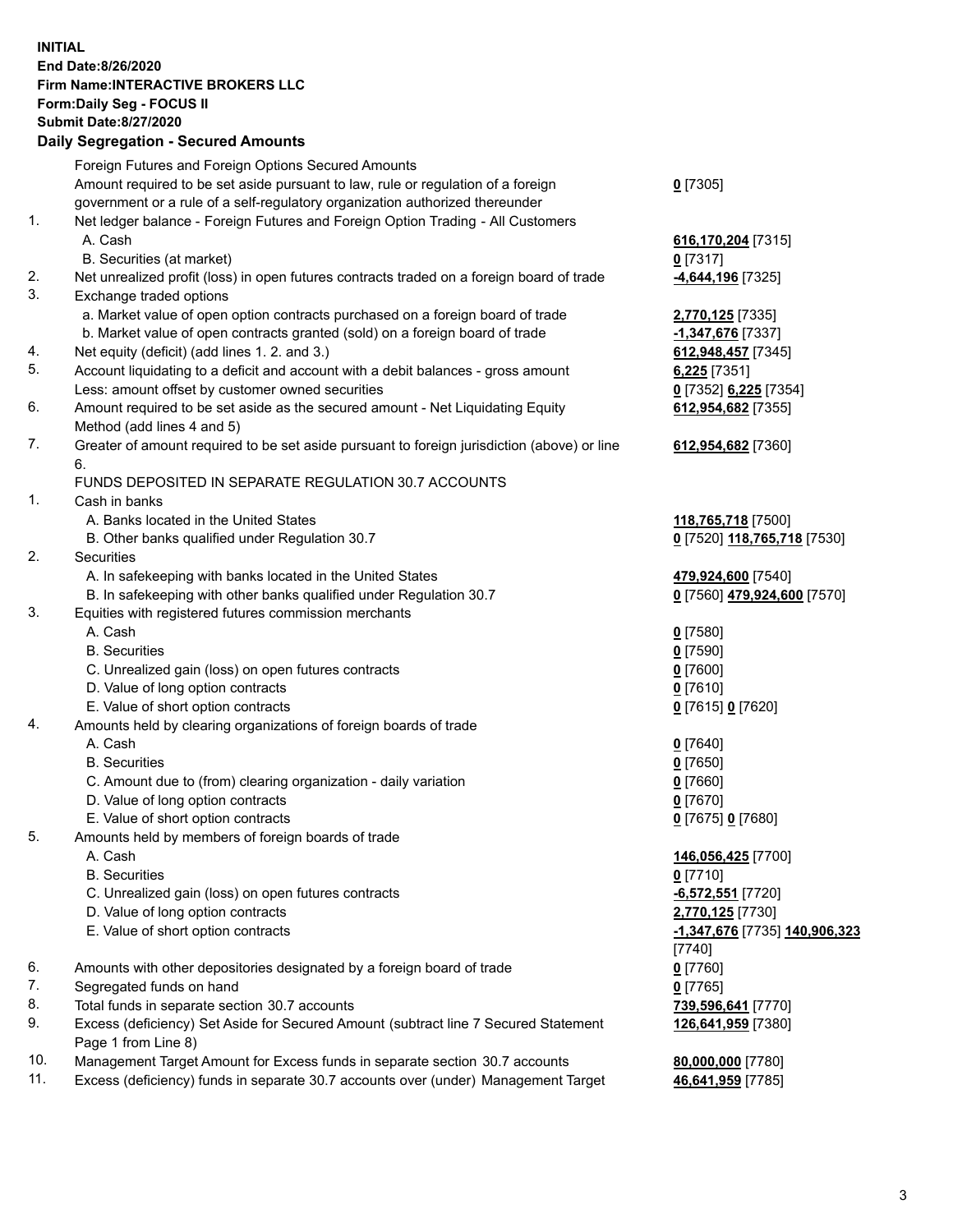**INITIAL End Date:8/26/2020 Firm Name:INTERACTIVE BROKERS LLC Form:Daily Seg - FOCUS II Submit Date:8/27/2020 Daily Segregation - Segregation Statement** SEGREGATION REQUIREMENTS(Section 4d(2) of the CEAct) 1. Net ledger balance A. Cash **5,572,854,756** [7010] B. Securities (at market) **0** [7020] 2. Net unrealized profit (loss) in open futures contracts traded on a contract market **-65,889,691** [7030] 3. Exchange traded options A. Add market value of open option contracts purchased on a contract market **321,494,255** [7032] B. Deduct market value of open option contracts granted (sold) on a contract market **-280,375,223** [7033] 4. Net equity (deficit) (add lines 1, 2 and 3) **5,548,084,097** [7040] 5. Accounts liquidating to a deficit and accounts with debit balances - gross amount **6,161,290** [7045] Less: amount offset by customer securities **0** [7047] **6,161,290** [7050] 6. Amount required to be segregated (add lines 4 and 5) **5,554,245,387** [7060] FUNDS IN SEGREGATED ACCOUNTS 7. Deposited in segregated funds bank accounts A. Cash **1,230,146,789** [7070] B. Securities representing investments of customers' funds (at market) **2,426,769,920** [7080] C. Securities held for particular customers or option customers in lieu of cash (at market) **0** [7090] 8. Margins on deposit with derivatives clearing organizations of contract markets A. Cash **4,803,887** [7100] B. Securities representing investments of customers' funds (at market) **2,065,612,252** [7110] C. Securities held for particular customers or option customers in lieu of cash (at market) **0** [7120] 9. Net settlement from (to) derivatives clearing organizations of contract markets **-14,507,818** [7130] 10. Exchange traded options A. Value of open long option contracts **321,258,177** [7132] B. Value of open short option contracts **-280,320,924** [7133] 11. Net equities with other FCMs A. Net liquidating equity **0** [7140] B. Securities representing investments of customers' funds (at market) **0** [7160] C. Securities held for particular customers or option customers in lieu of cash (at market) **0** [7170] 12. Segregated funds on hand **0** [7150] 13. Total amount in segregation (add lines 7 through 12) **5,753,762,283** [7180] 14. Excess (deficiency) funds in segregation (subtract line 6 from line 13) **199,516,896** [7190] 15. Management Target Amount for Excess funds in segregation **155,000,000** [7194] 16. Excess (deficiency) funds in segregation over (under) Management Target Amount **44,516,896** [7198]

Excess